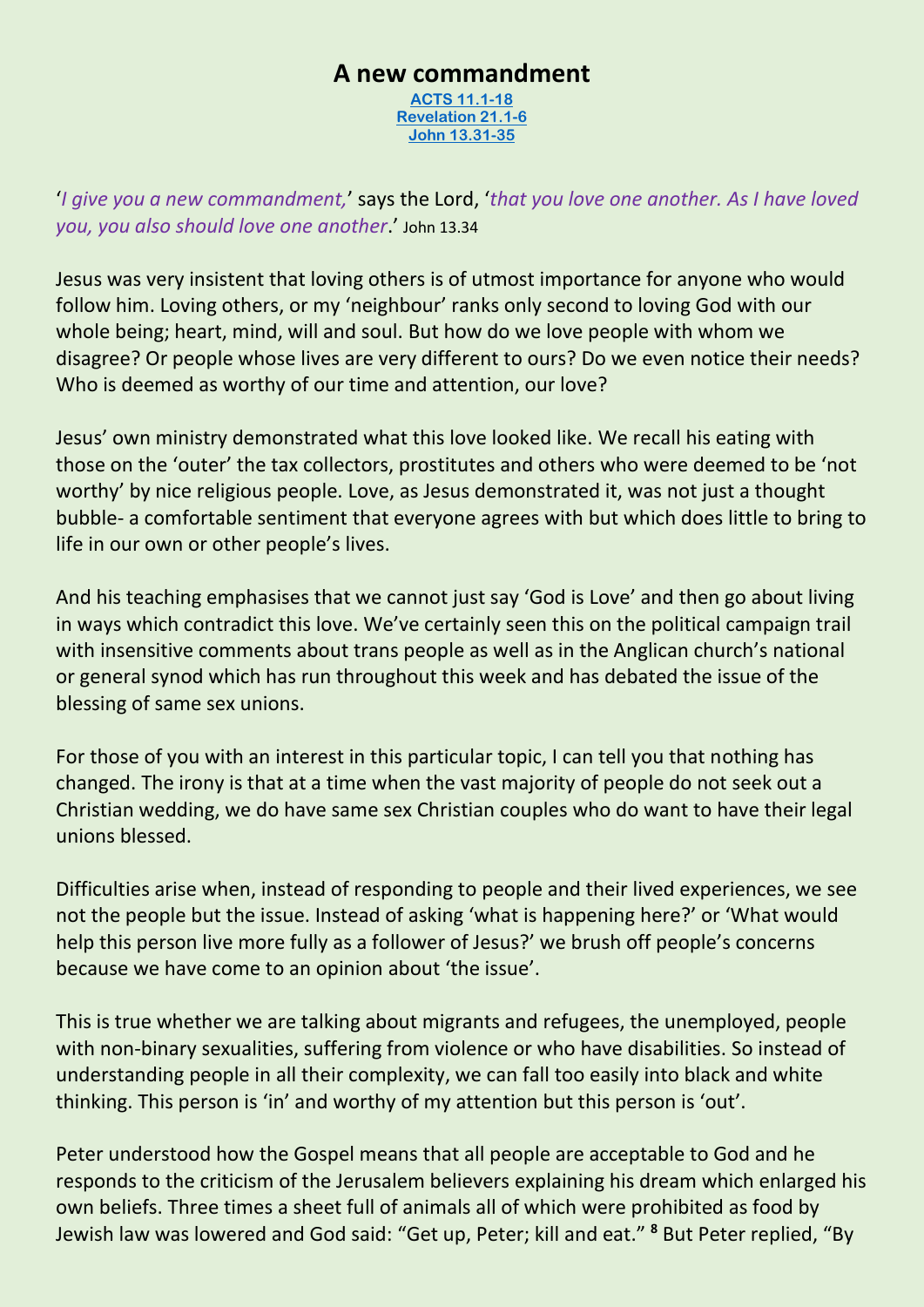no means, Lord; for nothing profane or unclean has ever entered my mouth." The Lord responds, "What God has made clean, you must not call profane."

The repetition of this occurrence three times indicates its enormous significance. The food laws are foundational to Jewish belief and here is the Lord changing them! And to emphasise that this dream was not just about food but about accepting all people into God's kingdom, three gentile men come from Caesarea. In v**<sup>12</sup>** we realise that Peter is learning to be open to the Holy Spirit and to grasp this new thing that God is doing.

He says: *The Spirit told me to go with them and not to make a distinction between them and us.* We hear how the Spirit had been actively calling these spiritual seekers and how Peter explains the Gospel to them and the Holy Spirit confirms their faith. As Peter explains: *<sup>17</sup> If then God gave them the same gift that he gave us when we believed in the Lord Jesus Christ, who was I that I could hinder God?*

We can apply this teaching to all kinds of situations. In this event God showed the early church that all people, regardless of their religious or ethnic background are called to follow Jesus and will be blessed by the Holy Spirit. So better questions to ask when people we might have thought of as 'Not like us' is 'Are they searching for Truth?' Or 'Do they have faith?' and 'Has the Spirit confirmed their acceptance of Jesus?' Our former Bishop, John McIntyre used to say, 'Rather than assuming these people are wrong, ask yourself if you see the fruit of the Spirit in their lives.'

Jesus gives his new commandment of loving others just after washing the disciples' feet. In John's gospel a miracle or event generally is followed by some teaching and we see this pattern here. He washes their feet, and then tells the disciples that one of them will betray him. I am always amazed that Jesus was able to look Judas in the eye and wash his feet in a loving symbol of God's acceptance of all people. I wonder what Judas felt- was he already feeling guilty that he had made plans to betray Jesus? None-the-less Judas leaves to carry out his plan and then Jesus continues with his teaching about love.

This long teaching passage goes from chapter 13- 17 and is called the 'Farewell Discourse' There are many other topics in it, but the theme of love runs all the way through. When we love one another, three things happen. Firstly, we allow others to see that we are Jesus disciples- people who put into practice what their teacher demonstrates. We show that the Jesus way of life makes sense, the love we show allows others to see the practicality of following Jesus themselves.

Secondly, Jesus links loving others with the gift of the Holy Spirit. In chapter 14 verse 15 he says, *'If you love me, you will keep my commandments. <sup>16</sup>And I will ask the Father, and he will give you another Advocate, to be with you for ever.*

We need the Spirit to help us love others, especially when we are tired or our resources have been spent or when they are not easy to love. But Jesus also links us receiving the Spirit with our loving others.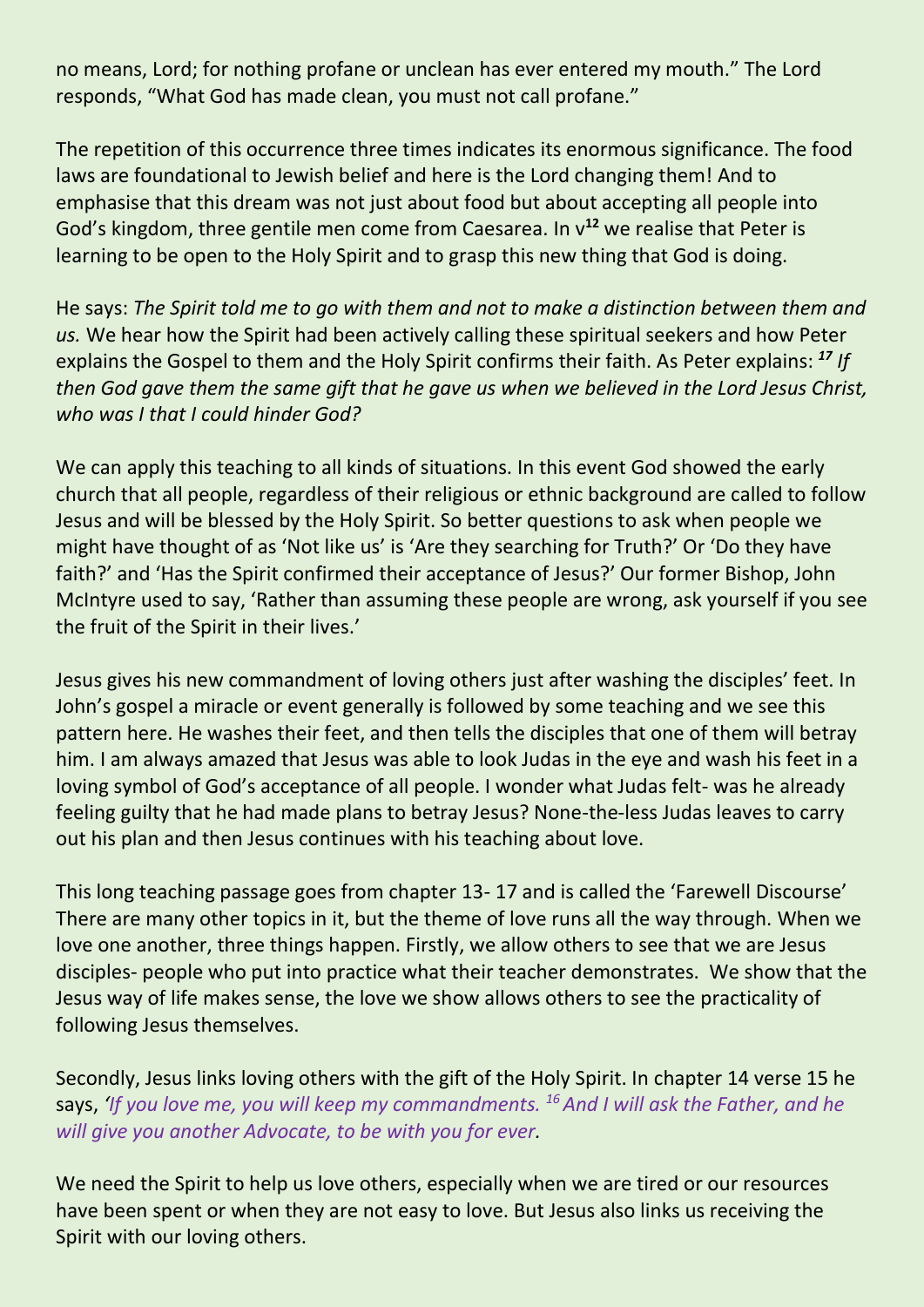Thirdly, when we love others, we continue to glorify Jesus who showed his love for us when he was lifted up on the cross and exalted on high. As our collect or prayer of the day today says: Jesus is glorified anew in the love we have for one another as disciples of the risen Lord Jesus.

In our gospel portion today, Jesus says, *'Now the Son of Man has been glorified, and God has been glorified in him.'*

What has he just done to be glorified? It was by carrying out acts of love; both the lowly act of washing the disciples' feet and Jesus' very radical inclusion of Judas in this - Judas who he knew would betray him. God's love extends to all and is not dependent on our worthiness. This is the love we are commanded to put into practice!

Our reading from Revelation 21 is of great comfort, especially for people who have experienced overwhelming loss and pain. John's vision of heaven points to God's presence being fully known and experienced as an ongoing reality: '*See, the home of God is among mortals. He will dwell with them; they will be his peoples, and God himself will be with them*;

God's compassion and love is evident as God *will wipe every tear from their eyes. Death will be no more; mourning and crying and pain will be no more*. The suffering of grief and loss will be replaced with comfort and new life as God makes all things new- an echo of the Psalm where the Spirit renews the face of the earth, but also an echo of resurrection - of Lazarus, Jairus' daughter, Tabitha, Jesus himself- now extended to all believers but to a new reality where we no longer experience the suffering that has accompanied us through this earthly life.